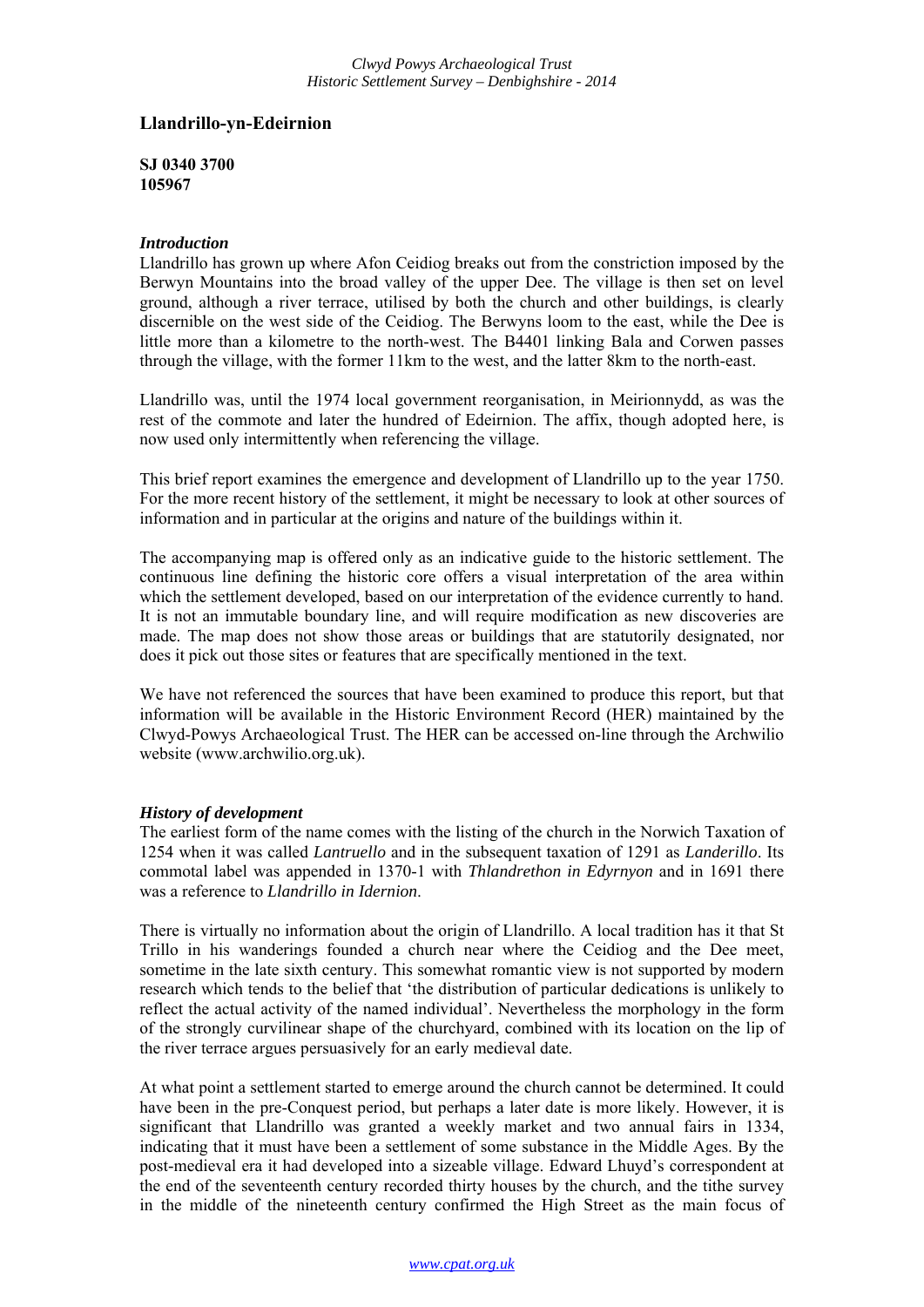development, though this is not perhaps surprising as from the 1760s, the village lay on the turnpike road from Corwen to Bala and beyond.



*Llandrillo, photo 1766-0462, © CPAT 2014*

## *The heritage to 1750*

The present church of St Trillo with it west tower surmounted by a low spire was erected between 1875 and 1877, incorporating the lower walls of its predecessor from 1776. Of the medieval church nothing remains. It contains a font which is believed to be  $15<sup>th</sup>$ -century, a little late  $17<sup>th</sup>$  and  $18<sup>th</sup>$ -century woodwork, and some late  $18<sup>th</sup>$ -century memorials, but by and large little survived the successive rebuildings of the  $18<sup>th</sup>$  and  $19<sup>th</sup>$  centuries.

The churchyard is distinctively curvilinear, its perimeter encroached upon by houses on the west and north; and it is raised, particularly on the east where the utilisation of the river terrace projects the ground level nearly 4m above the valley floor. A sundial plinth on the south side may originally have been a cross shaft. Sadly the stone benches which in 1749 were 'along the inside of the churchyard wall .. in very regular order for the parishioners to sit upon before prayers' were removed in 1877.

The site of St Trillo's well lies about 450m north-north-west of the church. It appears to have been deliberately filled in, and no meaningful traces can now be seen. Its former presence reinforces the pre-Conquest religious significance of the immediate area, but is of little importance in understanding the settlement at Llandrillo. Likewise an inscribed (though largely unintelligible) stone now in the church but formerly at Blaen-y-cwm at the head of Cwm Pennant (the valley that runs southwards from the village) could be early medieval in origin. A second stone with a possible inscription was also recorded at Blaen-y-cwm by the Royal Commission, but its present whereabouts are not known.